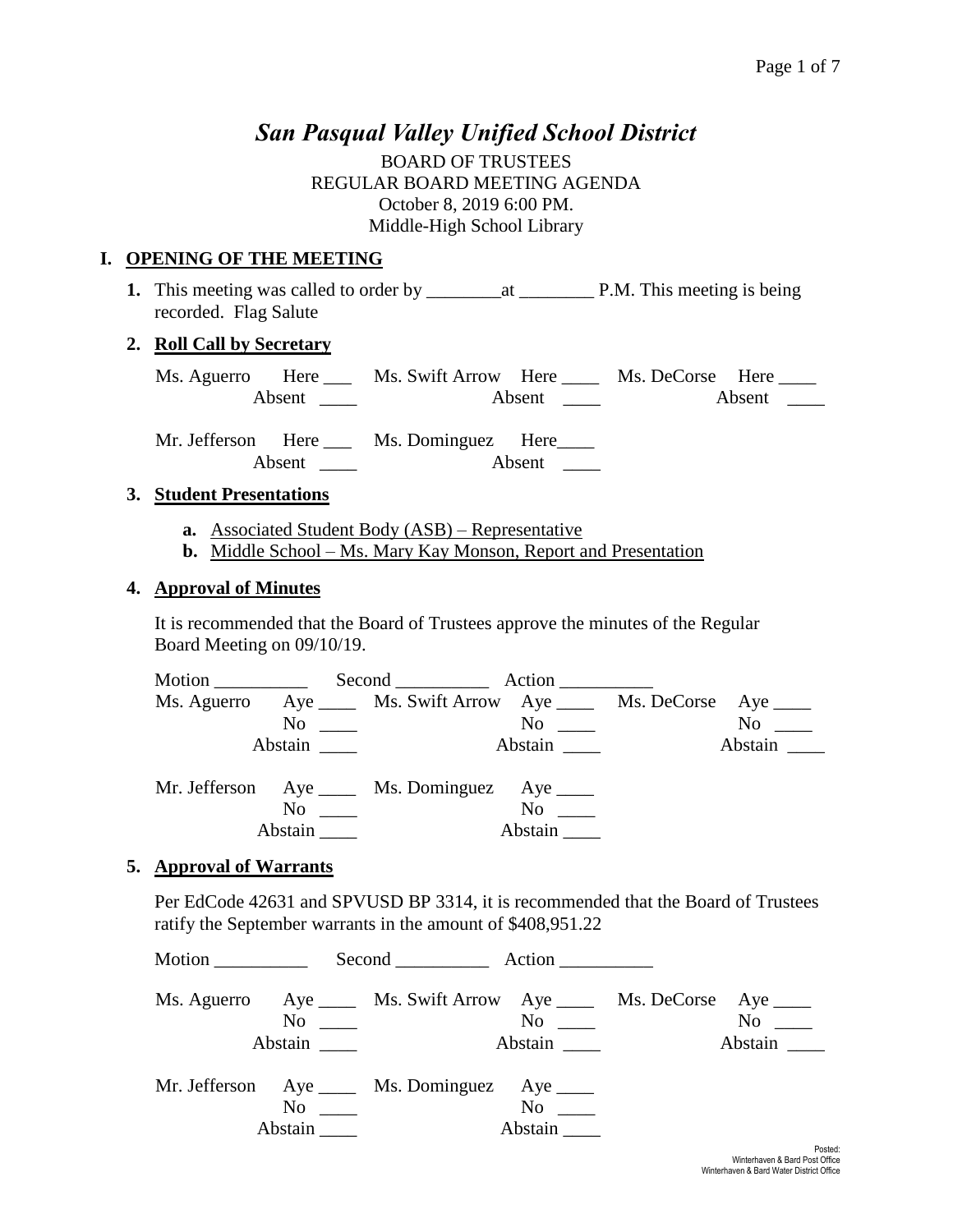#### **6. Public Comments**

Are there any public comments speakers who require translation?

\*Persons who have complaints against Board members or District staff are encouraged to seek resolution to those complaints by using the San Pasqual Valley Unified School District written complaint procedures before orally addressing them at a meeting. The Board will not respond to such complaints until the applicable complaint procedure (BP/AR 1312.1) has been followed and has reached the Board level. Where a complaint concerns a District employee identifiable by name, position, or other facts, the Board cannot respond until proper written notice has been given to the employee pursuant to Government Code Section 54957.

Comments shall be limited to three minutes per person (six minutes if translation is required) and twenty minutes (forty minutes if translation is required) for all comments, per topic, unless the board president, subject to the approval of the Governing Board, sets different time limits

- **a.** Are there any members of the public to be heard on items not appearing on agenda that are within the jurisdiction of the District?
- **b.** Are there any members of the public to be heard on items appearing on the agenda?
- **c.** Are there any members of the public or parents/guardians of Indian children on equal participation in educational programs provided by the district. Title VII of The Elementary and Secondary Education Act as amended by the Every Student Succeeds Act or PL 114-95

#### **CALL TO ORDER PUBLIC HEARING** Time: \_\_\_\_\_\_\_\_\_\_\_

Motion to Open Public Hearing

| $1.10 \text{ m}$ to $0.0011$ and $1.0011$ |                                                                      |                                           |               |
|-------------------------------------------|----------------------------------------------------------------------|-------------------------------------------|---------------|
|                                           | Motion Second Action                                                 |                                           |               |
| $\rm No$<br>Abstain                       | Ms. Aguerro Aye _____ Ms. Swift Arrow Aye _____ Ms. DeCorse Aye ____ | No<br>Abstain                             | No<br>Abstain |
| $No \ \_$<br>Abstain                      | Mr. Jefferson Aye _____ Ms. Dominguez                                | $Aye$ <sub>____</sub><br>No no<br>Abstain |               |

PUBLIC HEARING: Title VII and Impact Aid. Seek input from parents of Indian children, tribal officials, the Impact Aid Committee and any other interested persons regarding the development or review of education programs and services allowing for the participation of Indian students on an equal basis in the district.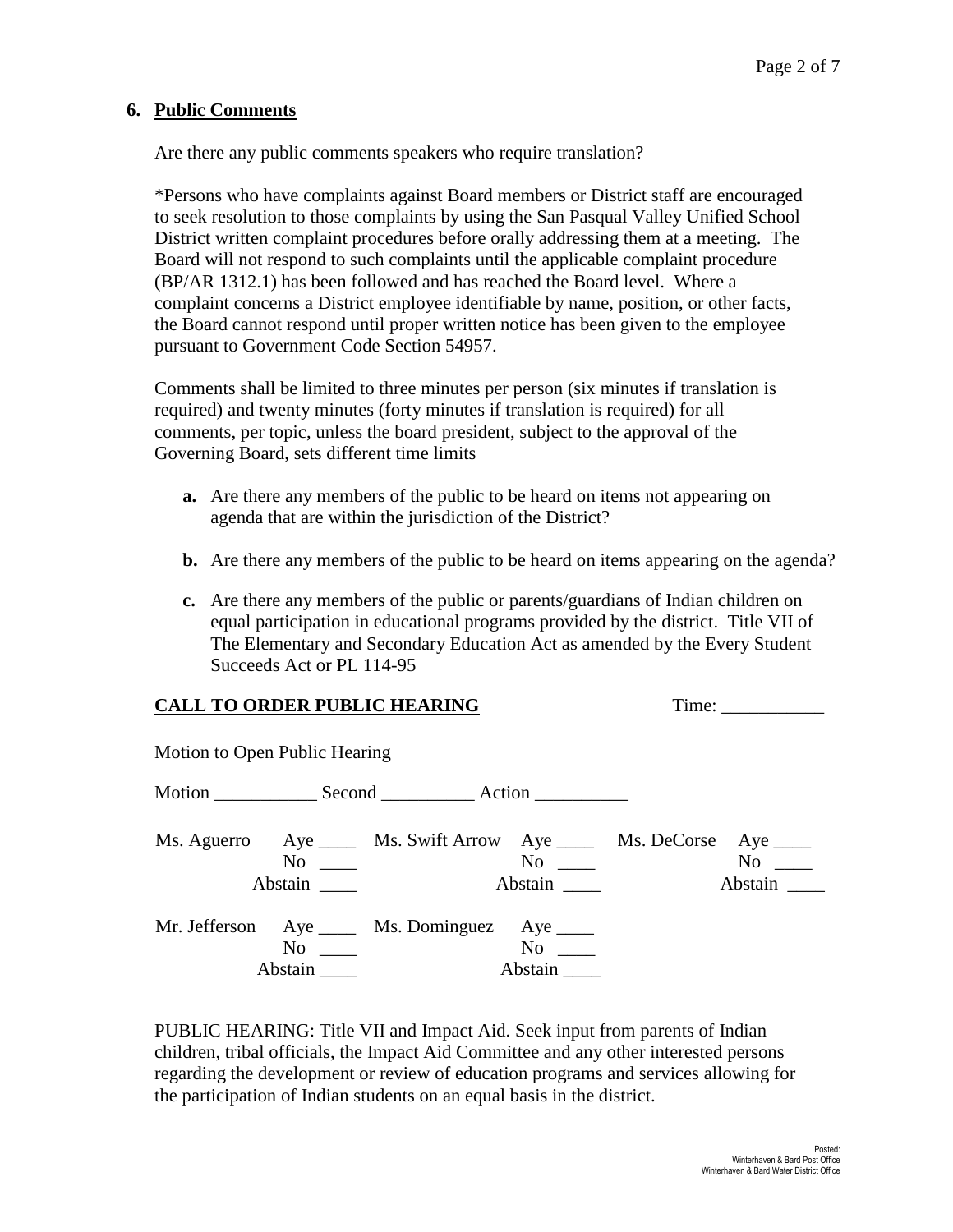Pursuant to BP/AR 1270, the Memorandum of Understanding between San Pasqual Valley Unified School District and the Quechan Tribe, AR 1270.2, and Title VII, the District will ensure the equal basis participation of, and trible and parental involvement in the education, of those students who live on Indian lands and are claimed for payment under the Title VII of Public Law 103-382. BP/AR 1270 and AR 1270.2 were approved by the board on 08.14.18. Copies of the Impact Aid Report 18.19 and the Indian Policy and Procedures are available at the District Office upon request.

We open the floor to Public Comments regarding education programs and services of Indian students at San Pasqual Valley Unified School District; please only speak on this topic:

| Motion to declare the Public Hearing closed |                      |                                                  |                                                          |                                                                                                 |  |
|---------------------------------------------|----------------------|--------------------------------------------------|----------------------------------------------------------|-------------------------------------------------------------------------------------------------|--|
|                                             |                      |                                                  |                                                          |                                                                                                 |  |
|                                             | $No \_\_$<br>Abstain |                                                  | $\overline{N}_{0}$<br>Abstain                            | Ms. Aguerro Aye ______ Ms. Swift Arrow Aye ______ Ms. DeCorse Aye _____<br>$No \ \_$<br>Abstain |  |
|                                             | $No \_\_$<br>Abstain |                                                  | Mr. Jefferson Aye ____ Ms. Dominguez Aye ____<br>Abstain |                                                                                                 |  |
|                                             |                      | Upon the Motion, the Public hearing is closed at |                                                          | <b>PM</b>                                                                                       |  |

#### **II. PRESENTATIONS**

- 1. LCAP Local Performance Indicators Report Rauna Fox
	- **i.** LCFF Priority 1 Basic Needs
	- **ii.** LCFF Priority 2 Implemtation of Academic Standards
	- **iii.** LCFF Priority 3 Parent Engagement
	- **iv.** LCFF Priority 6 School Climate

#### **III. CONSENT ITEMS**

- 1. Annual Contract: Vista Sands Program Agreement Between County of Imperial and SPVUSD
- 2. Memorandum of Understanding Regarding San Pasqual Valley Elementary School's Participation in the ASES Consortium for 2019-2020
- 3. Memorandum of Understanding Regarding San Pasqual Valley Middle School's Participation in the ASES Consortium for 2019-2020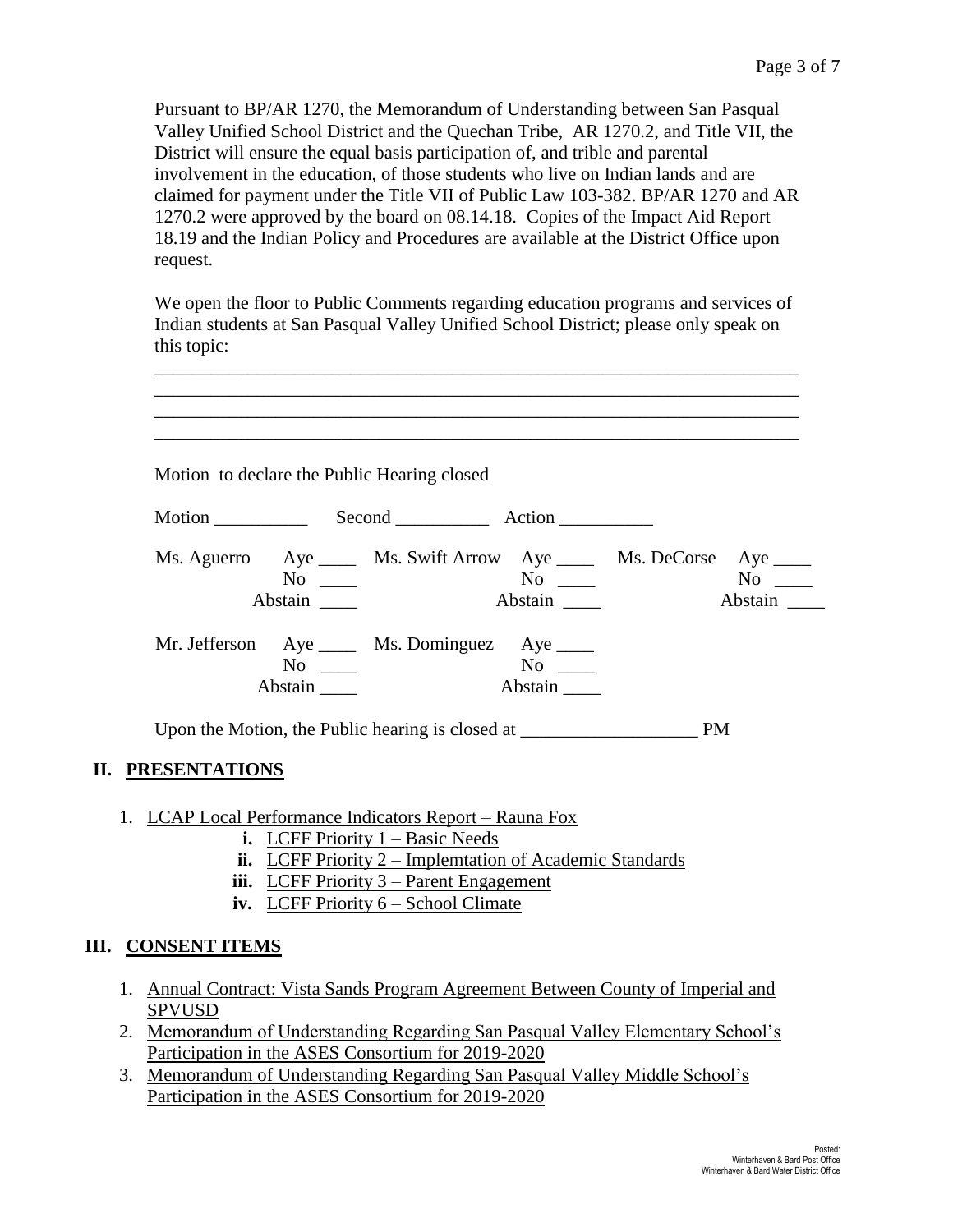- 4. Travel/Training: ACSA (Association of California School Administrators) Every Child Counts Symposium, February 5-7, 2020, Palm Desert, California.
- 5. Ratification: Travel/Training: Region 9 Science Community of Practice
- 6. Ratification: San Pasqual Valley Elementary trip to School Bell in Yuma, Arizona.
- 7. Ratification: License Agreement for San Diego Imperial County JPA Member Agency Participation in the National Association of State Directors of Teacher Education and Certification's Clearinghouse Access Program
- 8. Memorandum of Contract Between San Joaquin County Office of Education (SJCOE/CEDR) and San Pasqual Valley Unified School District
- 9. Ratification: Extra Duty: 2019-2020 HS/MS Strong Hearts Advisor
- 10. Ratification Sports: 2019-2020 San Pasqual Valley High School Boys' Basketball Coach and Asst. Coach
- 11. Ratification: Memorandum of Understanding between El Centro Elementary School District and San Pasqual Valley Unified School District.
- 12. Sports: 6<sup>th</sup> Grade Girls Basketball Coach and Out of State Travel for Middle School Sports 19-20
- 13. 2019-2020 San Pasqual Valley USD Community Advisory Committee (CAC) Members
- 14. Ratified- High School Class Advisors

| Motion ___________ |                                                            | Second Action                                                                                         |                      |                                           |                      |
|--------------------|------------------------------------------------------------|-------------------------------------------------------------------------------------------------------|----------------------|-------------------------------------------|----------------------|
|                    |                                                            | Ms. Aguerro Aye _____ Ms. Swift Arrow Aye _____ Ms. DeCorse Aye ____<br>$\overline{N}$ $\overline{N}$ |                      | $\overline{N}$ o $\overline{\phantom{0}}$ | $No \ \_$<br>Abstain |
|                    | $\overline{\text{No}}$ $\overline{\phantom{a}}$<br>Abstain | Mr. Jefferson Aye _____ Ms. Dominguez Aye _____                                                       | $No \ \_$<br>Abstain |                                           |                      |

# **IV. MONTHLY REPORTS**

- 1. San Pasqual Teachers Association (SPTA) Ms. Leah Buchanan
- 2. California School Employees Association (CSEA) Ms. Airam Hernandez
- 3. Special Education Dr. Thien Hoang, Written Report
- 4. Elementary School Mr. Ruben Gonzalez, Written Report
- 5. High School Mr. Juan Morales, Written Report
- 6. Cafeteria Ms. Stacey Garcia
- 7. Human Resources Ms. Alina Sanchez-Loera
- 8. Business Services Ms. Kish Curtis
- 9. Maintenance/Operations– Mr. Edward Benedict
- 10. Superintendent/Bill Manes-Adult Education Principal Ms. Rauna Fox
	- a. LCAP update
- 11. School Board

### **V. UNFINISHED BUSINESS**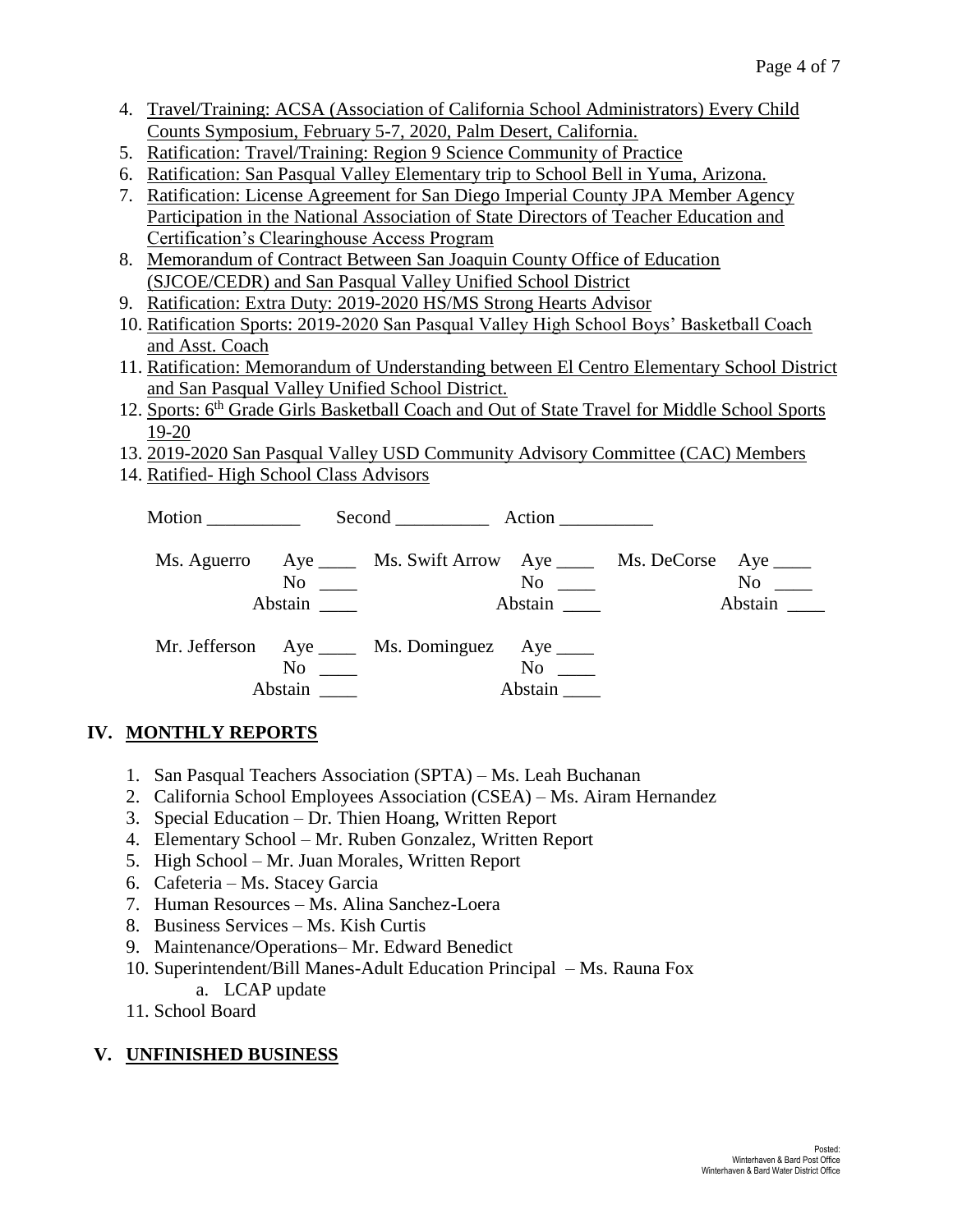#### **VI. INFORMATION ITEMS**

- 1. ICOE Reponse Third Quarterly Reports, 2018-2019 Academic Year
- 2. FourthQuarter Quarterly Report on Williams Uniform Complaints
- 3. ICOE Acceptance of LCAP and Adopted Budget for Fiscal Year 2019-2020
- 4. ICOE Reponse Fourth Quarterly Reports, 2018-2019 Academic Year

#### **VII. NEW BUSINESS**

1. Approve Nielsen Construction California as Construction Management Services

|                                                | $No \ \_$<br>Abstain                                                                                          | Ms. Aguerro Aye ______ Ms. Swift Arrow Aye ______ Ms. DeCorse Aye _____<br>$N$ o $\qquad$ | Abstain              | Abstain                                                                |
|------------------------------------------------|---------------------------------------------------------------------------------------------------------------|-------------------------------------------------------------------------------------------|----------------------|------------------------------------------------------------------------|
|                                                | No $\frac{1}{\sqrt{1-\frac{1}{2}}\sqrt{1-\frac{1}{2}}\left(\frac{1}{\sqrt{1-\frac{1}{2}}}\right)}$<br>Abstain | Mr. Jefferson Aye _____ Ms. Dominguez Aye _____                                           |                      |                                                                        |
|                                                |                                                                                                               | 2. Accept Recommendations for Placement of Gym                                            |                      |                                                                        |
|                                                |                                                                                                               |                                                                                           |                      |                                                                        |
|                                                | $No \ \_$<br>Abstain _______                                                                                  | Ms. Aguerro Aye ______ Ms. Swift Arrow Aye ______ Ms. DeCorse Aye _____                   | Abstain              | $No \ \_$<br>Abstain                                                   |
|                                                | $No \ \_$<br>$Abstain$ <sub>_____</sub>                                                                       | Mr. Jefferson Aye _____ Ms. Dominguez Aye ____                                            | No<br>Abstain        |                                                                        |
| 3. District "Sunshine" (Negotiations) Proposal |                                                                                                               |                                                                                           |                      |                                                                        |
|                                                |                                                                                                               |                                                                                           |                      |                                                                        |
|                                                | $No \ \_$<br>Abstain                                                                                          | Ms. Aguerro Aye ______ Ms. Swift Arrow Aye ______ Ms. DeCorse Aye _____                   | $No \ \_$<br>Abstain | $No \_\_$<br>$\overline{\phantom{a}}$ Abstain $\overline{\phantom{a}}$ |
|                                                | $No \_\_$<br>Abstain                                                                                          | Mr. Jefferson Aye _____ Ms. Dominguez Aye ____                                            | Abstain              |                                                                        |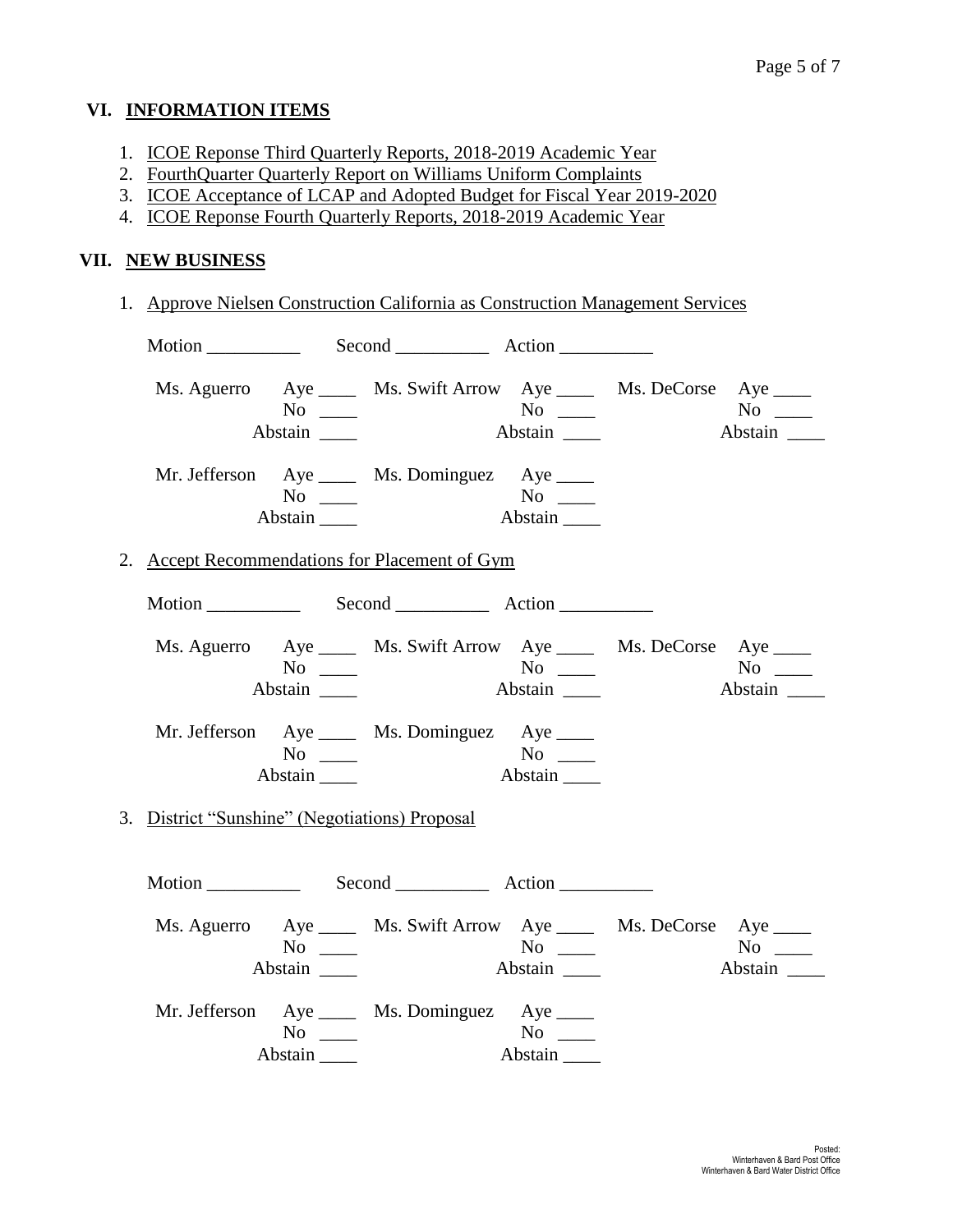|                             | No $\qquad$<br>Abstain                                                                             | Ms. Aguerro Aye ______ Ms. Swift Arrow Aye ______ Ms. DeCorse Aye _____ | $No \ \_$<br>Abstain                                   | $No \ \_$<br>Abstain |
|-----------------------------|----------------------------------------------------------------------------------------------------|-------------------------------------------------------------------------|--------------------------------------------------------|----------------------|
|                             | No $\qquad$<br>Abstain                                                                             | Mr. Jefferson Aye _____ Ms. Dominguez Aye _____                         | $\overline{N_{0}}$ $\overline{\phantom{0}}$<br>Abstain |                      |
| VIII. BOARD COMMENTS        |                                                                                                    |                                                                         |                                                        |                      |
| IX. ITEMS FOR FUTURE AGENDA |                                                                                                    |                                                                         |                                                        |                      |
| 1. SRO Contract             |                                                                                                    |                                                                         |                                                        |                      |
| 2.                          |                                                                                                    | 4.                                                                      |                                                        |                      |
| X. CLOSED SESSION           |                                                                                                    |                                                                         |                                                        | Time: P.M.           |
|                             |                                                                                                    |                                                                         |                                                        |                      |
|                             |                                                                                                    | Ms. Aguerro Aye ______ Ms. Swift Arrow Aye ______ Ms. DeCorse Aye _____ | $\overline{N_0}$ $\overline{\phantom{0}}$              |                      |
|                             | $No \ \_$                                                                                          |                                                                         |                                                        | No no                |
|                             |                                                                                                    |                                                                         |                                                        |                      |
|                             | Abstain _______                                                                                    |                                                                         | Abstain                                                | Abstain              |
|                             |                                                                                                    | Mr. Jefferson Aye _____ Ms. Dominguez Aye ____                          |                                                        |                      |
|                             | No $\frac{1}{\sqrt{1-\frac{1}{2}}\sqrt{1-\frac{1}{2}}\left(\frac{1}{\sqrt{1-\frac{1}{2}}}\right)}$ |                                                                         | $\overline{\text{No}}$                                 |                      |
|                             | Abstain                                                                                            |                                                                         | Abstain                                                |                      |

3. PENDING LITIGATION – Pursuant to Government Code 54956.9